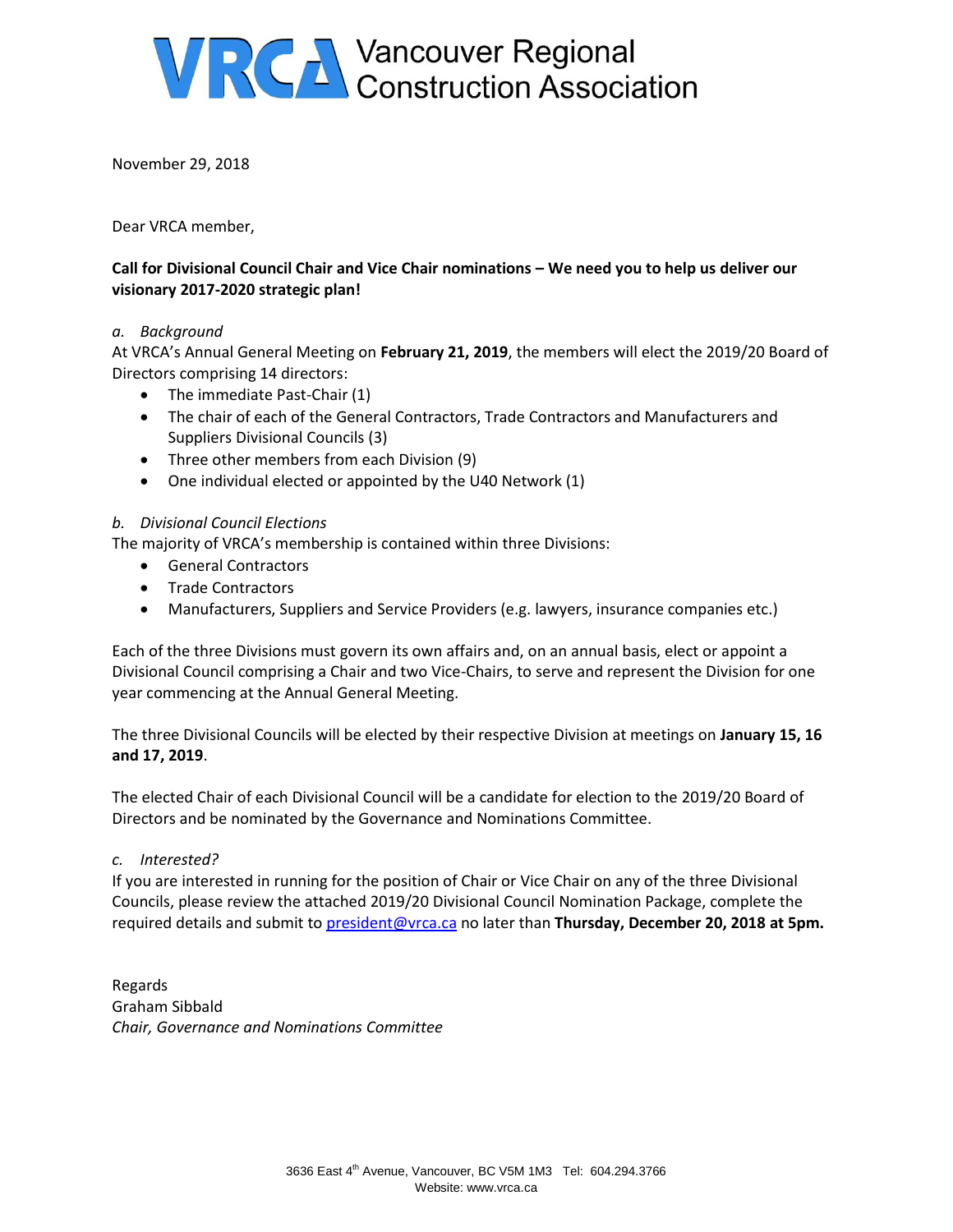## **2019/20 Divisional Council Nomination Package**

#### **1. Introduction**

Founded in 1929, the Vancouver Regional Construction Association (VRCA) is the largest of four regional construction associations in British Columbia and 5<sup>th</sup> largest in Canada that serves the industrial, commercial and institutional construction industry.

VRCA is dedicated to serving its members by enabling them to compete effectively in a stable, efficient and profitable industry. In that context, historically, the association has offered programs and services that facilitate members' access to:

- Education and training
- Networking
- Pre Bid data and project opportunities
- An employer-centric affinity program

In addition, the association has represented its members' interests at municipal government level and, through its partnerships with the BC and Canadian Construction Associations, at provincial and national government levels.

It is in this context that the VRCA's Board of Directors assembled on May 4, 2017, to develop the association's 2017-2020 strategic direction.

#### **2. VRCA's vision for the future**

As a \$16 billion dollar industry, construction provides 8 per cent of BC's wealth and employs more than 210,000 workers, making it BC's largest employer in the goods sector. We believe that excellence, underpinned by a culture of learning and innovation, is a critical factor for the survival and prosperity of VRCA's members and BC's construction industry as a whole.

Our vision is to be the recognized leader and sought after voice of a strong and vibrant construction industry in the Lower Mainland.

Our Big Hairy Audacious Goal (BHAG) is to be Canada's premier construction centre of excellence by 2027. We believe that as a construction centre of excellence we will bring about the transformational change required by our members, the industry and society to navigate the future successfully, by catalyzing the adoption of best-in-class, innovative construction processes, technologies, materials and business strategies.

#### **3. VRCA's 2017-2020 strategic direction**

Our purpose is to serve our members by enabling them to compete effectively in a stable, efficient and profitable industry.

During 2017-2020, our activities will elevate to a new level VRCA's industry roles – to Educate, Advocate and Facilitate – and comprise the evolution of current, and the development of new programs and services to harness the opportunities and address the problems and challenges facing members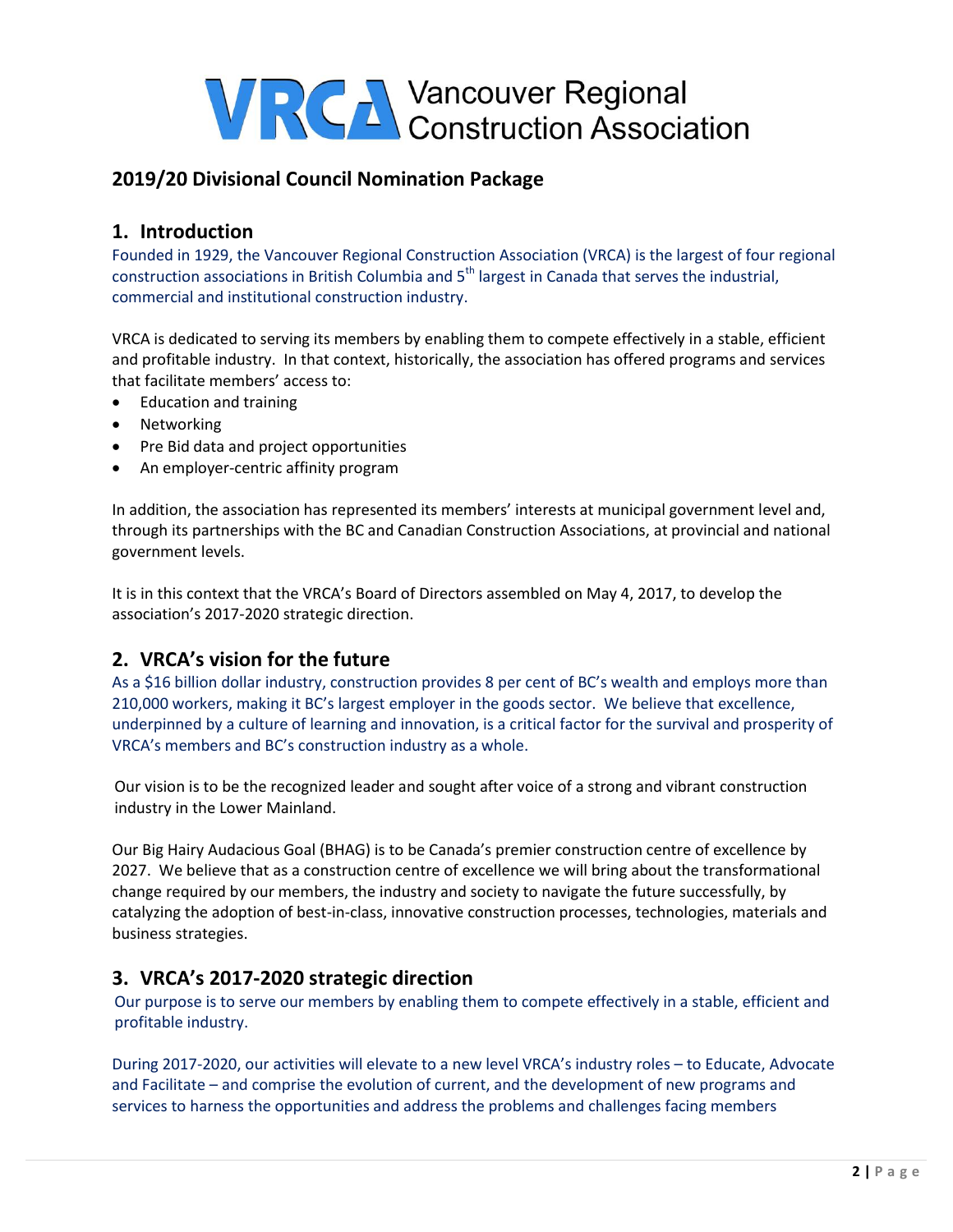now and in future. The three pillars will be underpinned by a foundation of four business goals to optimize the use of VRCA's building, achieve full brand recognition as a construction centre of excellence in the marketplace, continue to adopt best practice board governance and operational processes and procedures, and achieve long-term financial viability.

Our seven 2017-2020 strategic goals define what we want to achieve in the period. They are:

| <b>EDUCATE</b>                                                                                                                                                          |  | <b>ADVOCATE</b>                                                                                                                                                                                                                 |  |    | <b>FACILITATE</b>                                                                                                                                                                                      |
|-------------------------------------------------------------------------------------------------------------------------------------------------------------------------|--|---------------------------------------------------------------------------------------------------------------------------------------------------------------------------------------------------------------------------------|--|----|--------------------------------------------------------------------------------------------------------------------------------------------------------------------------------------------------------|
| Foster a culture of<br>$\mathbf{1}$<br>continuous learning across<br>the industry by providing<br>world class technical and<br>non-technical education and<br>training. |  | Foster an environment that<br>$\mathcal{P}$<br>encourages collaboration,<br>innovation and adoption of<br>standard practices in order<br>to promote fair, open and<br>transparent business<br>practices across the<br>industry. |  | 3. | Enable connections and<br>opportunities across the<br>industry by providing a range<br>of business-oriented<br>programs, services and<br>support that include first-class<br>networking opportunities. |
| Optimize the use of VRCA's building as an important educational and promotional tool for construction best<br>4.<br>practices.                                          |  |                                                                                                                                                                                                                                 |  |    |                                                                                                                                                                                                        |

- 5. Achieve full brand recognition as the premier Construction Centre of Excellence in Canada through VRCA's programs, services and advocacy work.
- 6. Lead by example through adoption of best practice board governance and operational processes and procedures that support delivery of VRCA's vision and mission.
- 7. Achieve long-term financial viability through exceptional leadership.

#### **4. VRCA's governance**

VRCA operates according to Bylaws dated April 11, 2016. Copies of VRCA's constitution and bylaws are available on request.

The governance of the VRCA is vested in a Board of 14 directors elected by the membership. The Board's composition reflects the majority of VRCA's membership and includes representatives from three Divisions:

- General Contractors
- Trade Contractors
- Manufacturers, Suppliers and Service Providers (e.g. lawyers, insurance companies etc.)

Each Division has a Divisional Council comprising a Chair and two Vice Chairs, who are elected or appointed to serve and represent the Division for one year commencing at the Annual General Meeting.

The Chair of each Divisional Council is a candidate for election to the Board of Directors.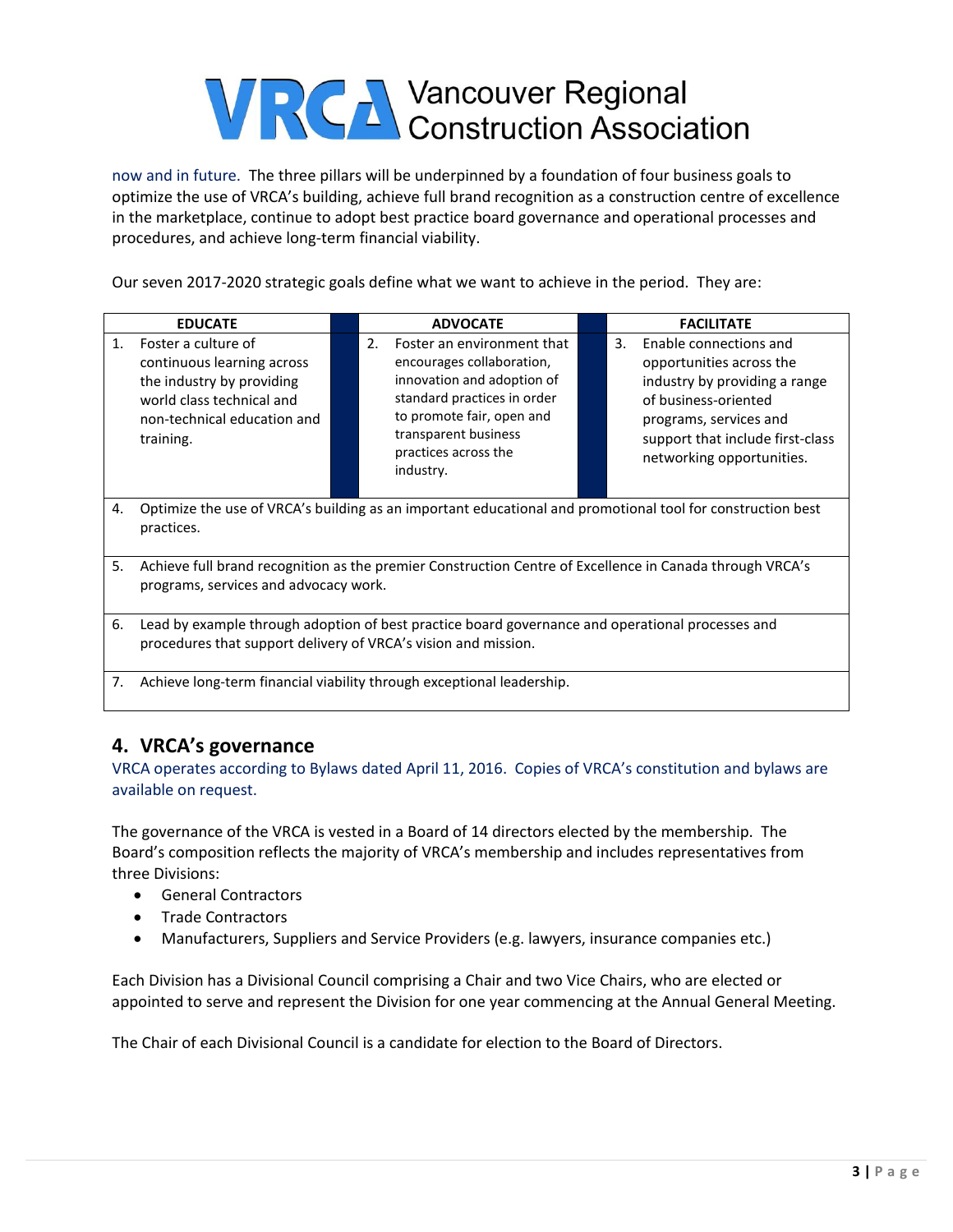

## **5. Divisional Councils' and Directors' competencies**

As an organization, VRCA is evolving rapidly in line with the industry it supports and represents. It is therefore of fundamental importance that its Divisional Councils and Board of Directors comprise industry leaders, recognized by their peers as progressive and highly experienced, who can envision how the industry will continue to evolve and how VRCA needs to respond in order to best support its members.

VRCA's Director Competency Matrix is a tool that allows the association to communicate the core and desired knowledge, skills and experience it requires of its Divisional Councils and Board of Directors and to ensure that the current and future bench strength of the Divisional Councils and Board of Directors is in line with what the organization needs as it evolves.

Core board knowledge, skills and experience:

- Board governance
- CEO/enterprise leadership
- Financial experience
- Industry/sector experience

Desired board knowledge, skills and experience:

- Accounting/audit
- Advocacy/communications
- Business development
- Construction innovation
- Diversity e.g. gender, cultural balance
- **•** Fundraising
- Geographical reach
- Government relations
- Human Resources/performance management/compensation
- Information technology/e-commerce/privacy regulations
- Legal/regulatory incl. insurance
- Member relations
- Operational and organizational activities
- Project management
- Risk and control
- Sales and marketing
- Stakeholder relations
- Strategic planning

All Divisional Council and Board of Directors nominees are required to confirm the extent of their knowledge, skills and experience in line with the above criteria.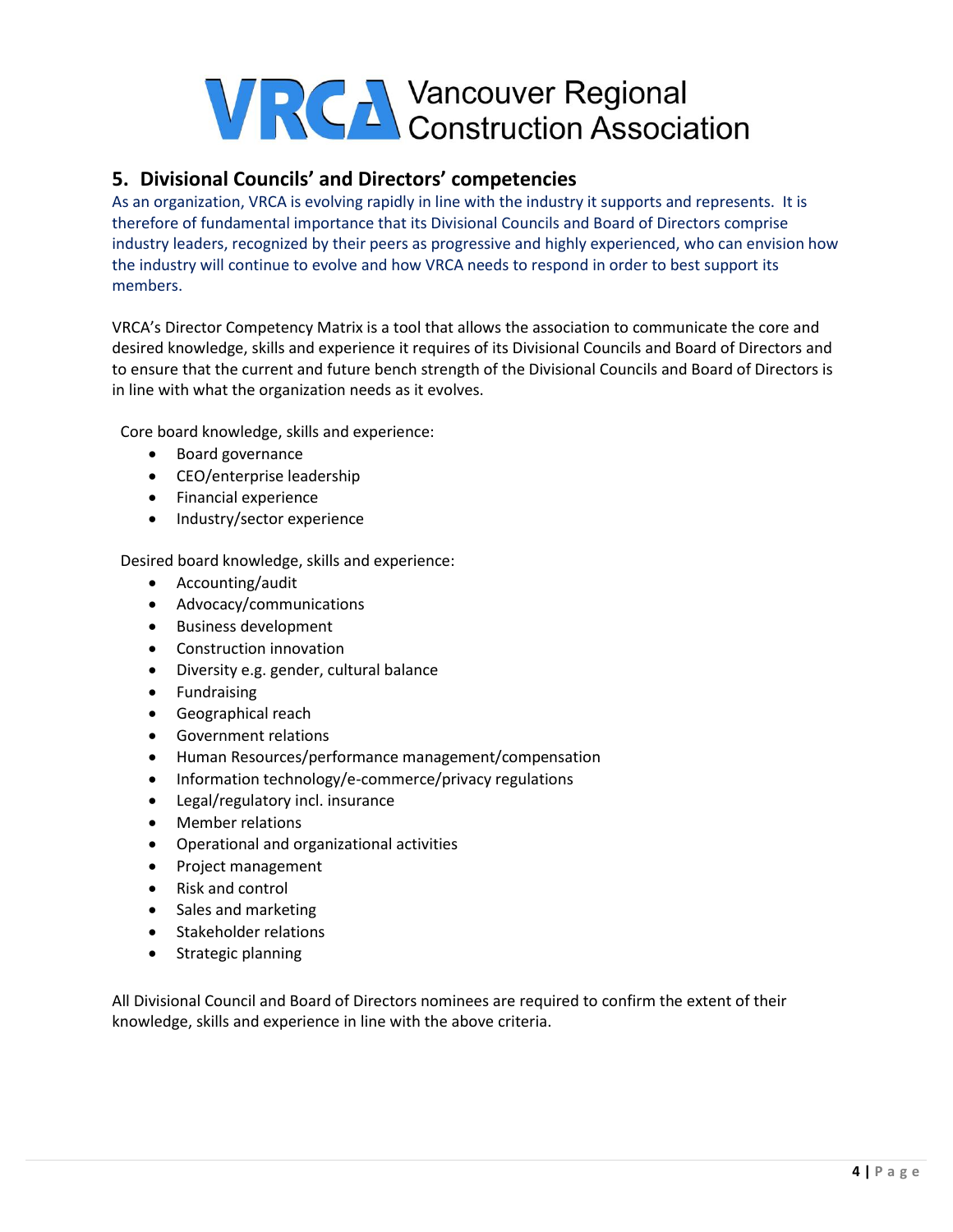

#### **6. Divisional Council roles and responsibilities**

The 2017-2020 strategic direction was developed by VRCA's Board of Directors that includes members from each of the three Divisions. Throughout the year, therefore, each Divisional Council will evolve its work to support the 2017-2020 plan so that it (a) increases member engagement (b) delivers tangible outputs e.g. education, dialogue with industry stakeholders, specific direction to the Board of Directors, and (c) becomes a cohesive and powerful voice for the industry.

The Council Chair must chair all meetings of their respective Division, liaise with VRCA staff and members (as needed) in respect of Division business. The Vice Chairs must perform the Council Chair's duties when the Council Chair is absent.

### **7. Divisional Council obligations**

The Divisional Council can expect to devote approximately 3-5 hours of their time every 2-3 months to Council work.

Specifically:

- Planning agendas for Division meetings
- Attending Division meetings as scheduled (normally every 2-3 months, 3.30-5.00pm each time)
- Participating in VRCA programs and events, including but not limited to any Tri-Council meeting designed to address industry issues that are common to the three Divisions
- Engaging members to participate in Division initiatives
- Staying abreast of industry and general business issues as they relate to their respective Division

#### **8. Divisional Council term**

Each Council Chair and Vice Chair will hold a one year term that commences at the Annual General Meeting.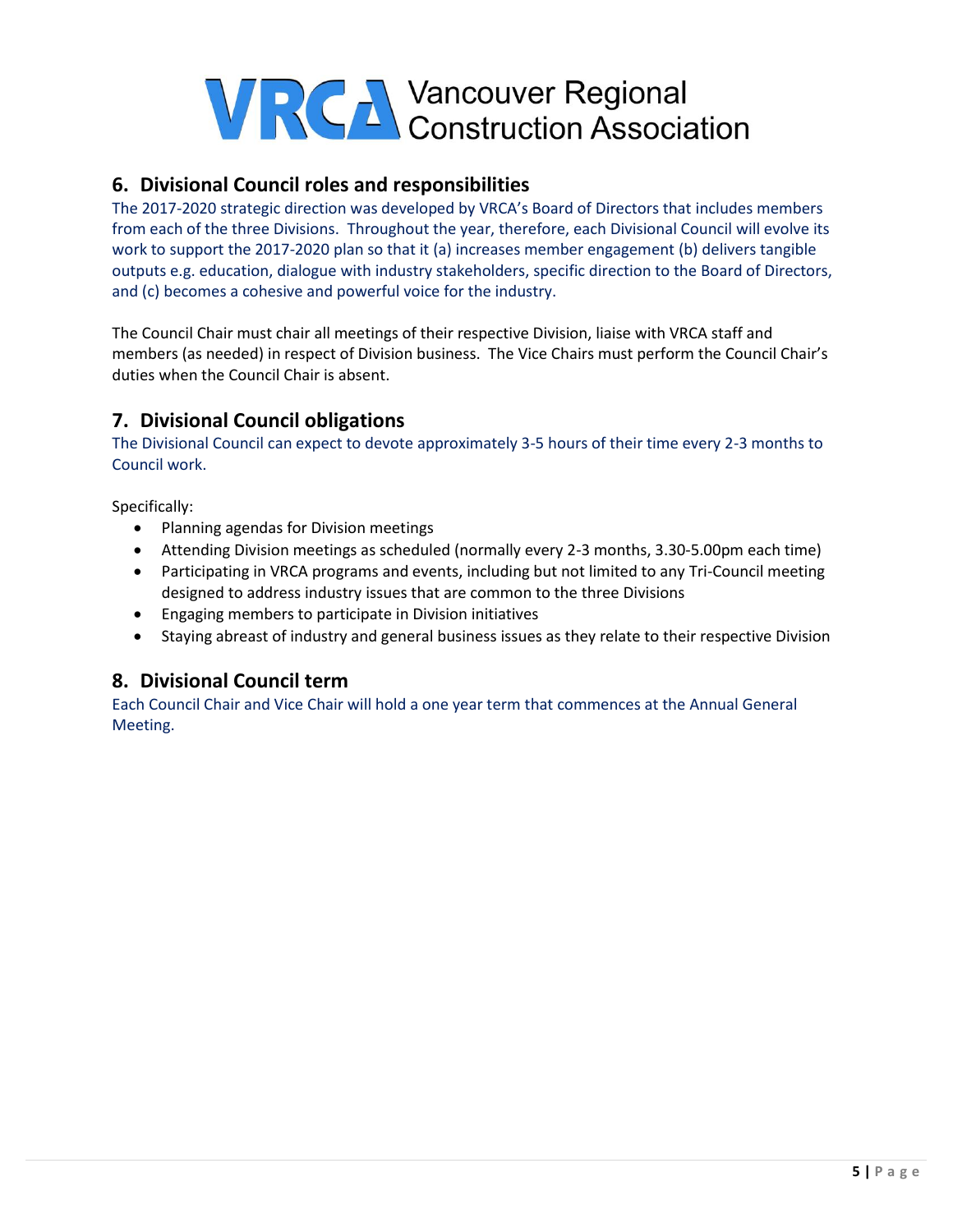### **2019/20 Divisional Council Nomination Form**

Thank you for your interest in participating on the 2019/20 Divisional Councils.

- Complete Sections 1, 2, 3 and 4 below.
- Submit the completed Nomination Form to [president@vrca.ca](mailto:president@vrca.ca) no later than **Thursday, December 20, 2018 at 5pm.**

Each current Divisional Council, comprising its Chair and two Vice Chairs, will review all nominations received for its Council before its Division meeting on January 15, 16 or 17, 2019, where the 2019/20 Divisional Councils will be elected.

#### **Section 1 – Your details**

| Name                                                                                                                                                        |  |  |  |  |
|-------------------------------------------------------------------------------------------------------------------------------------------------------------|--|--|--|--|
| Position/title                                                                                                                                              |  |  |  |  |
| Company name                                                                                                                                                |  |  |  |  |
| Division:<br><b>General Contractor</b><br><b>Trade Contractor</b><br>$\bullet$<br>Manufacturer or<br>$\bullet$<br>Supplier<br>Service Provider<br>$\bullet$ |  |  |  |  |
| I agree that my name be put forward for consideration for the above 2019/20 Divisional Council:                                                             |  |  |  |  |
| Signature                                                                                                                                                   |  |  |  |  |

#### **Section 2 – Your biography**

In a maximum of 250 words, please tell us why you are interested in participating on the above 2019/20 Divisional Council, in particular, highlighting your background and the strengths and experience you will bring to the Council.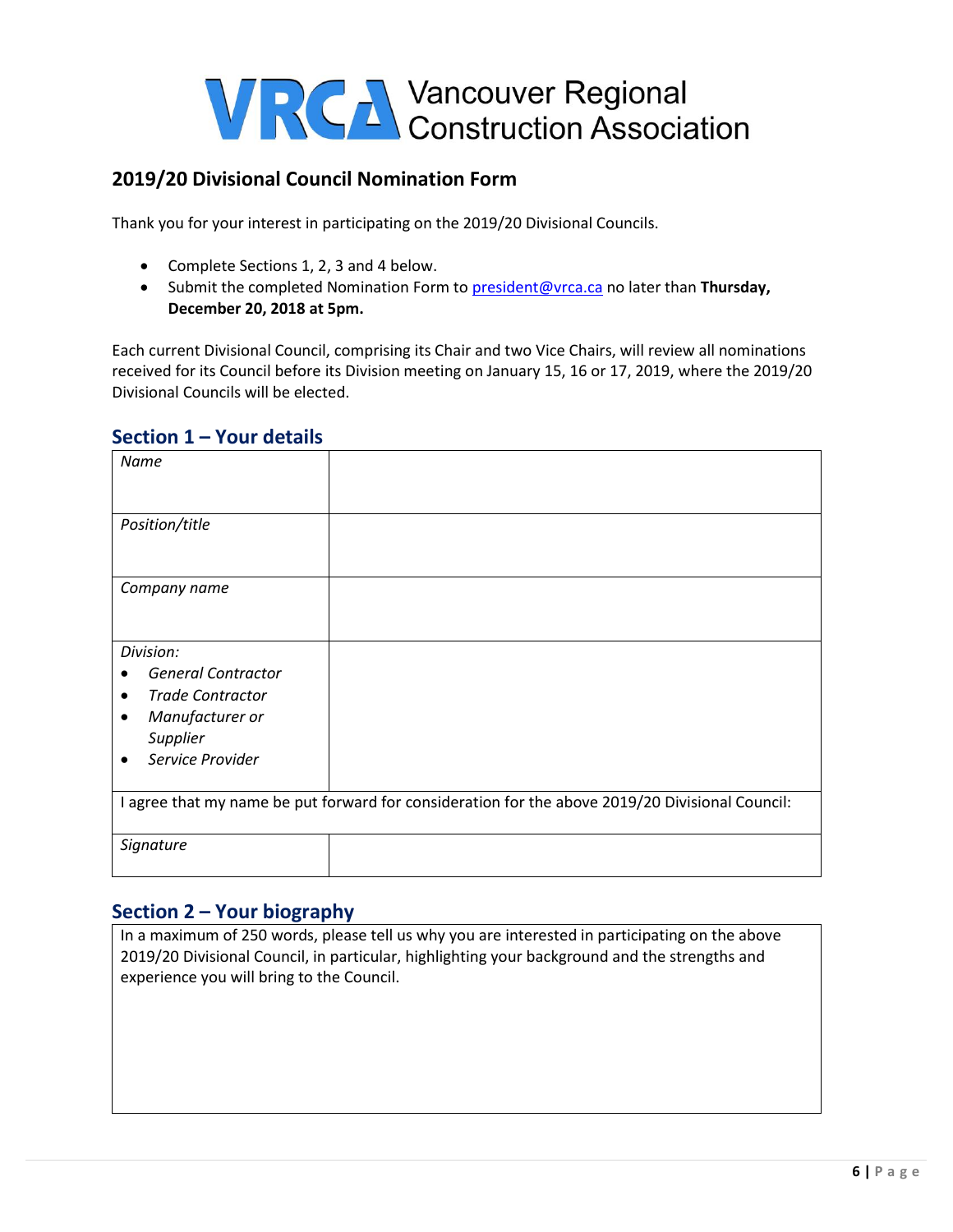### **Section 3 – Your knowledge, skills and experience**

VRCA's Director Competency Matrix is a tool that allows the association to communicate the core and desired knowledge, skills and experience it requires of its Divisional Councils and Board of Directors and to ensure that the current and future bench strength of the Divisional Councils and Board of Directors is in line with what the organization needs as it evolves.

Please confirm your competencies in line with the following criteria using the following scale: 1 - no experience, 2 – little experience, 3 – some experience, 4 – considerable experience

| Criteria                                     | Assessment<br>$(1,2,3 \text{ or } 4)$ |
|----------------------------------------------|---------------------------------------|
|                                              |                                       |
| Core board knowledge, skills and experience: |                                       |
| Board governance                             |                                       |
| CEO/enterprise leadership                    |                                       |
| Financial experience                         |                                       |
| Industry/sector experience                   |                                       |

| Desired board knowledge, skills and experience:       |  |  |
|-------------------------------------------------------|--|--|
| Accounting/audit                                      |  |  |
| Advocacy/communications                               |  |  |
| <b>Business development</b>                           |  |  |
| Construction innovation                               |  |  |
| Diversity e.g. gender, cultural balance               |  |  |
| Fundraising                                           |  |  |
| Geographical reach                                    |  |  |
| <b>Government relations</b>                           |  |  |
| Human Resources/performance management/compensation   |  |  |
| Information technology/e-commerce/privacy regulations |  |  |
| Legal/regulatory incl. insurance                      |  |  |
| <b>Member relations</b>                               |  |  |
| Operational and organizational activities             |  |  |
| Project management                                    |  |  |
| Risk and control                                      |  |  |
| Sales and marketing                                   |  |  |
| <b>Stakeholder relations</b>                          |  |  |
| Strategic planning                                    |  |  |